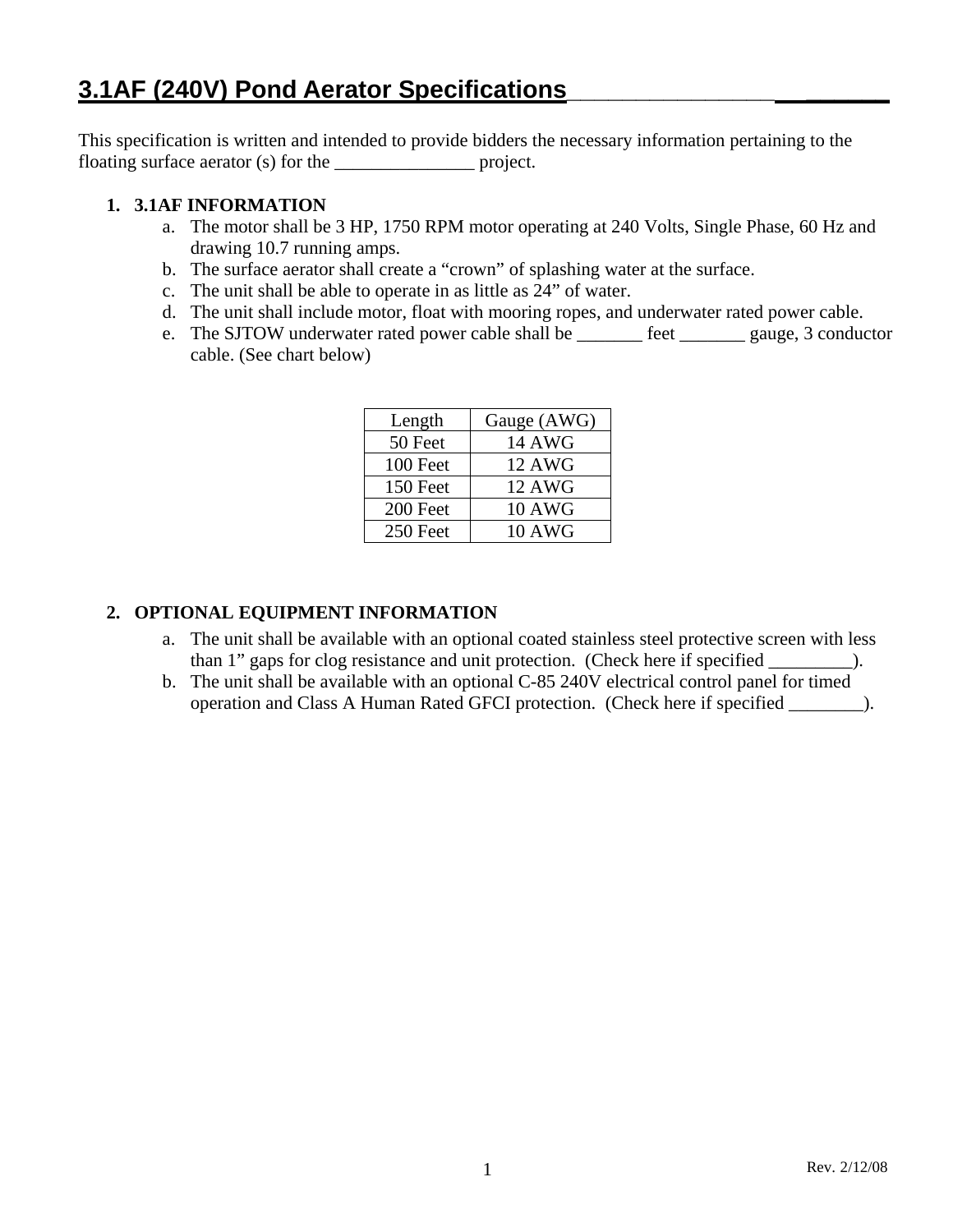# **3.1AF (240V) Pond Aerator Detailed Specifications\_\_\_\_\_\_\_\_\_\_\_\_\_**

# **1. OPERATION**

- 1.1. Manufacturer shall furnish a surface aeration device that is self contained with integrated float ring and capable of pumping water from below the water surface into the air creating a "crown" shape or splashing affect and effectively mixing water throughout the lake or pond.
- 1.2. Submersed aerator motor with top intake shall push water into the air using an open propeller design.
- 1.3. Individual water droplets absorb oxygen from the atmosphere and return to the body of water transferring oxygen from the air and into the water.
- 1.4. Moving water shall mix and agitate the water, spreading oxygenated water throughout the body of water.
- 1.5. Single open propeller design shall allow for greater water flow with a lower likelihood of clogging and smaller water droplets to increase total surface area for oxygen transfer.
- 1.6. Coated stainless steel cage/propeller guard shall catch large debris and assist in reducing the likelihood of clogging while allowing for maximum water flow into the unit.

# **2. POND AERATOR COMPONENTS**

- 2.1. **Motor**: The motor shall be 3 (3.0) HP, 1750 RPM, 240 volt, single phase, 60 Hz, oil-cooled, continuous duty rated, submersible motor. The rotor shall have a shaft of Series 300 stainless steel, be supported by top and bottom ball bearings, dynamically balanced, and have a sacrificial zinc anode installed for corrosion protection and salt water compatibility. The stator windings shall be dipped and baked with a Class B insulation designed for complete immersion in oil and built-in automatic reset thermal overload protection. The Permanent Split Capacitor (PSC) shall be bolted to the motor bottom end bell with stainless steel hardware and have a 35 uF rating for proper motor start up. The assembled motor unit (rotor, stator, and PSC) shall be completely submersed in a no detergent, low weight, turbine oil for continuous lubrication of internal seals and ball bearings and for efficient transfer of heat to and through the stainless steel unit housing wall. The motor unit shall be sealed with an external lip seal and internal mechanical seal and O- ring. The external lip seal shall be water lubricated and protect the internal mechanical seal from grit and debris. The internal mechanical seal shall be a fully unitized, heavy duty Elastomer bellows mechanical seal, composed of ceramic, carbon, and stainless steel. The O-ring shall be molded rubber composite which expands in the presence of oil to create a water tight seal. Motor shall be attached to a thermoplastic motor top and inside a Series 300 stainless steel housing. No air or water lubricated motors are acceptable. Motor shall be serviceable.
- 2.2. **Motor Housing**: The motor housing shall be a canister formed deep drawn and annealed Series 300 austenitic stainless steel with an additional stainless steel protective ring welded to the bottom of the housing for added strength. The motor top shall be engineering grade thermoplastic with brass inserts for motor mounting bolts, and molded, threaded power cable connection with brass pins molded into the thermoplastic. The motor top shall fit into the motor housing canister with a molded rubber composite O-ring creating a water tight seal.
- 2.3. **Aerator Components**: The pond aerator shall have a 3-blade U.V. resistant engineered thermoplastic with aluminum insert propeller with each blade on the same plane. A coated series 300 Austenitic stainless steel cage/propeller guard with 18 vertical bars with 1.5" spacing shall surround the propeller to block incoming large debris, add additional strength to the unit, and act as the mounting mechanism to the float assembly.
- 2.4. **Float**: The float shall be a U.V. resistant, high density, molded thermoplastic, and of three piece construction with protective coated 300 Series stainless steel hardware and brackets. The protective motor cage shall attach to the coated stainless steel brackets with 300 Series stainless steel hardware. The float shall include three 50' braided nylon mooring/anchoring ropes.
- 2.5. **Underwater Power Cable**: The power cable shall be type SJTOW UL, CSA, and NEC approved underwater rated, 3 conductor cable with a molded NEMA 6-20P plug end. The power cable shall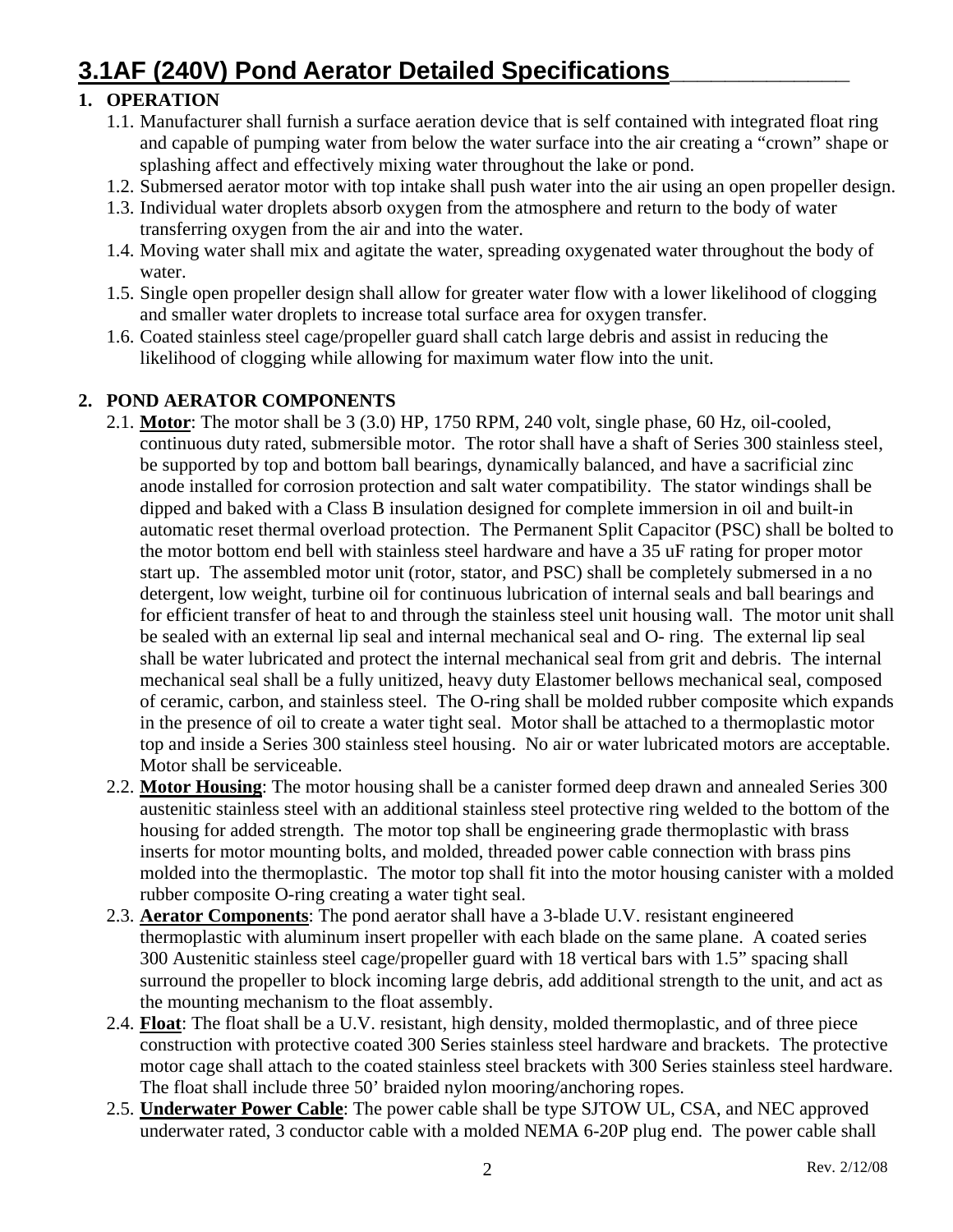have 6' of protective flex sleeving at the unit for rodent protection. The power cable shall be available in 50' 14 AWG, 100' 12 AWG, 150' 12 AWG, 200' 10 AWG, 250' 10 AWG cord lengths and gauges. An underwater approved, potted, O-ring sealed quick disconnect shall be factory installed on 12 AWG power cables approximately 30" from the motor housing. A Series 300 stainless steel clamp on strain relief with stainless steel chain and connector shall be installed on the power source side of the quick disconnect and attached to the float upon installation for protection of the quick disconnect.

2.6. **Fasteners**: All fasteners shall be Series 300 stainless steel.

## **3. OPTIONAL EQUIPMENT**

- 3.1. **Optional Protective Screen**: The protective coated, stainless steel bottom screen with 84 vertical screening bars with gaps tapered from .875" to .188" to protect the unit and keep debris out shall be available as an option for added protection and clog resistance. The protective bottom screen shall include 300 Series stainless steel attachment clips and hardware to allow for attaching to the aerator float.
- 3.2. **Optional Electrical Control Panel**: The optional electrical control panel shall be UL listed per National Electric Code (N.E.C) and be enclosed in a NEMA Type 3R weatherproof, coated steel enclosure. The electrical control panel shall be 240V. The electrical control panel shall include a 20 amp, double pole Class A Human Rated GFCI (Ground Fault Circuit Interrupter) Square  $D^{\circledast}$  with test and reset buttons. A 24 hour mechanical timer with two ON and two OFF trippers and 15 minute intervals shall operate the control panel and have a built in manual override switch. A surge protector shall be included in the circuit to protect against power surges. The electrical control panel shall include a 15 amp lighting breaker, relay, photo eye for secondary operation of the optional lighting package, and GFI protected 120V receptacle for the optional lighting package. The unit shall be plugged into the 6-20R receptacle or hardwired into the control panel and the optional low voltage lighting shall be plugged into the control panel. (Light operation can be ignored for Pond Aerator models.)

### **4. SAFETY INFORMATION**

- 4.1. The unit shall be total component tested and approved as a complete assembly. Individual component testing is not allowed. The aerating fountain must be tested by ETL, ETL-C, CE, UL, or other accredited testing facility.
- 4.2. The unit shall be tested as a complete unit and must meet UL (Underwriters Laboratories, Inc.) requirements in compliance with Category 778 for Motor-Operated Water Pumps and compliance with Category 50 for the Electrical Equipment (control panel).

### **5. WARRANTY INFORMATION**

5.1. The unit shall include a 3 year manufacture's repair warranty on all components. Unauthorized tampering will void the warranty.

### **6. ACCEPTABLE MANUFACTURER**

6.1. The unit shall be a KASCO 3.1AF Model, 3 horsepower manufactured by Kasco Marine, Inc., 800 Deere Rd., Prescott, WI U.S.A 54021. 715-262-4488. www.KascoMarine.com.

### **7. INSTALLATION**

7.1. **Unit:** The unit shall be installed per instructions included in the Owner's Manual with each unit. The unit may be anchored or moored in place. The unit is designed as a complete package. Any alterations or substitutions, unless allowed by the instructions in the Owner's Manual will void the ETL Listing, void the manufacturer's warranty, and may cause a dangerous situation. Read the Owner's Manual thoroughly before starting the installation process and follow them carefully.